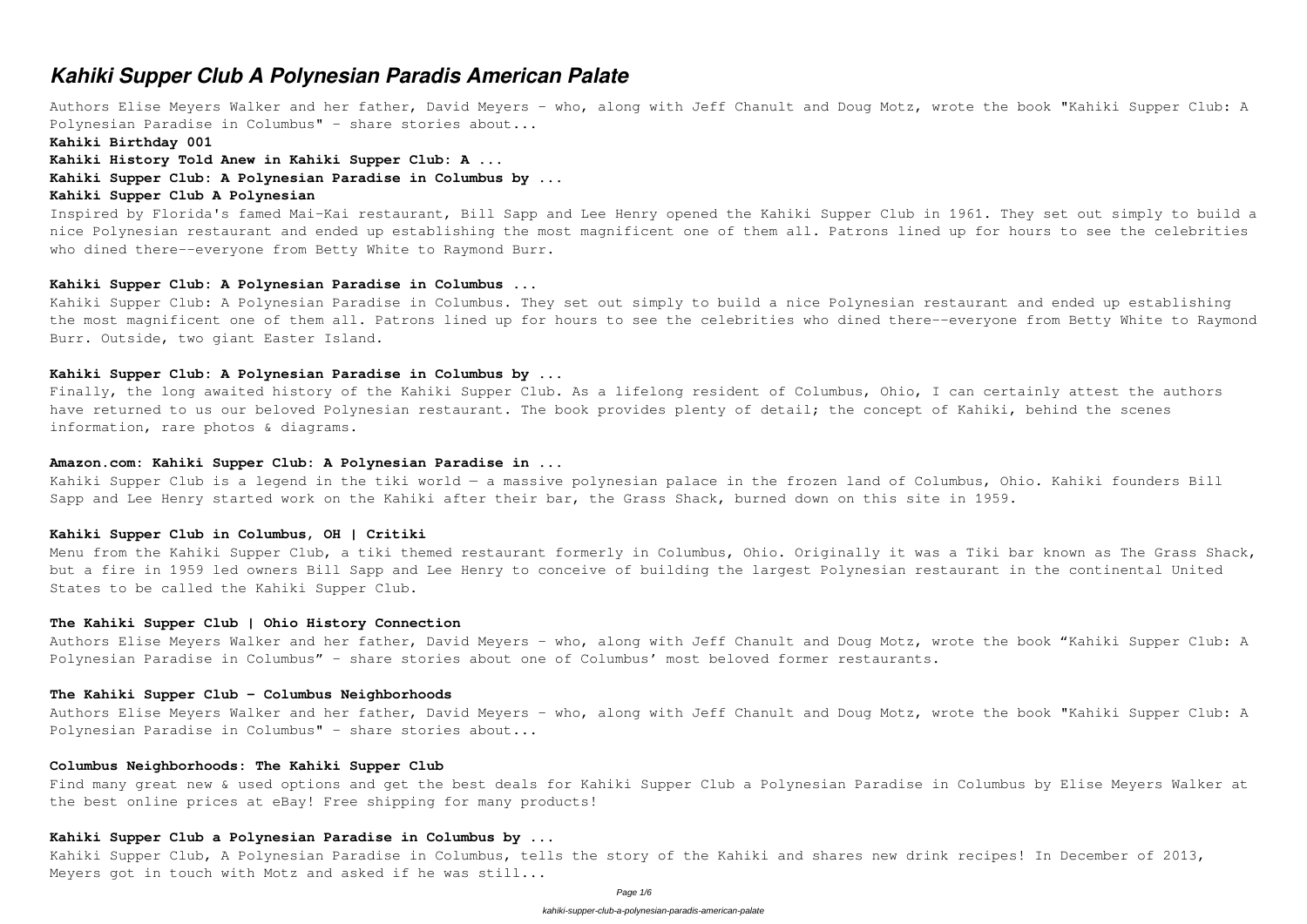# **Kahiki History Told Anew in Kahiki Supper Club: A ...**

Asian food is naturally delicious and always should be. The Stir It Up Club. If you like saving money, new recipes, tasty facts about Asian cuisine and culture, a gift on your birthday, and big ideas landing in your inbox, congratulations, you're in.

### **Kahiki Asian Frozen Foods**

Inspired by Florida's famed Mai-Kai restaurant, Bill Sapp and Lee Henry opened the Kahiki Supper Club in 1961. They set out simply to build a nice Polynesian restaurant and ended up establishing the most magnificent one of them all. Patrons lined up for hours to see the celebrities who dined there--everyone from Betty White to Raymond Burr.

## **Kahiki Supper Club: A Polynesian Paradise in Columbus by ...**

Kahiki Supper Club is a legend in the tiki world a massive polynesian palace in the frozen land of Columbus, Ohio. Kahiki founders Bill Sapp and Lee Henry started work on the Kahiki after their bar, the Grass Shack, burned down on this site in Sad.

The small print of the Kahiki Supper Club was a collision of cuisine: "Kahiki is the world's most elaborate Polynesian Supper Club. You'll enjoy the ultimate in Polynesian cuisine, or the finest steaks, chops and seafood, while viewing an undersea panorama of rare tropical fish..."

# **pictures of 1960 Denver Colorado | Celebrity Sports Center ...**

1938 Used Car Lot, Lancaster, Ohio Vintage Photograph x Reprint Ben Shahn took the photo for the Farm Security Administration in August Can anyone ID the cars? I know the car at right is a 1936 Ford. Shopping at a used car lot is exhausting, especially when there& a slick salesmen involved. Check out our top picks for the best used car websites.

Find many great new & used options and get the best deals for American Palate: Kahiki Supper Club : A Polynesian Paradise in Columbus by David Meyers, Doug Motz, Elise Meyers Walker and Jeff Chenault (2014, Paperback) at the best online prices at eBay! Free shipping for many products!

Inspired by Florida's famed Mai-Kai restaurant, Bill Sapp and Lee Henry opened the Kahiki Supper Club in 1961. They set out simply to build a nice Polynesian restaurant and ended up establishing the most magnificent one of them all. Patrons lined up for hours to see the celebrities who dined there--everyone from Betty White to Raymond Burr.

### **Discover ideas about Lancaster Ohio - Pinterest**

Though Miyamoto hadn't heard of it, the Kahiki Supper Club solidified its place in the collective Columbus memory as a cultural icon of the second half of the 20th century. The Polynesian-themed restaurant opened on East Broad Street in 1961 – at the height of the tiki culture in the U.S. For four decades, it was the place to be in Columbus.

# **Kahiki Supper Club Connects Columbus, Family Histories ...**

# **The Supper Club Book | The Perfect Polynesian Supper Club**

### **American Palate: Kahiki Supper Club : A Polynesian ...**

# **Kahiki Supper Club (eBook) | Charlotte Mecklenburg Library ...**

"Inspired by Florida's famed Mai-Kai Restaurant, Bill Sapp and Lee Henry opened the Kahiki Supper Club in 1961. They set out simply to build a nice Polynesian restaurant and ended up establishing the most magnificent one of them all. Patrons lined up for hours to see the celebrities who dined there: everyone from Betty White to Raymond Burr.

### **Kahiki Supper Club : a Polynesian paradise in Columbus ...**

Video I shot in 2000 of the Kahiki Polynesian Supper Club in Columbus, Ohio when my late father and step-mom took me there for a birthday buffet. Boy, what a wonderful place it was! Wish it was ...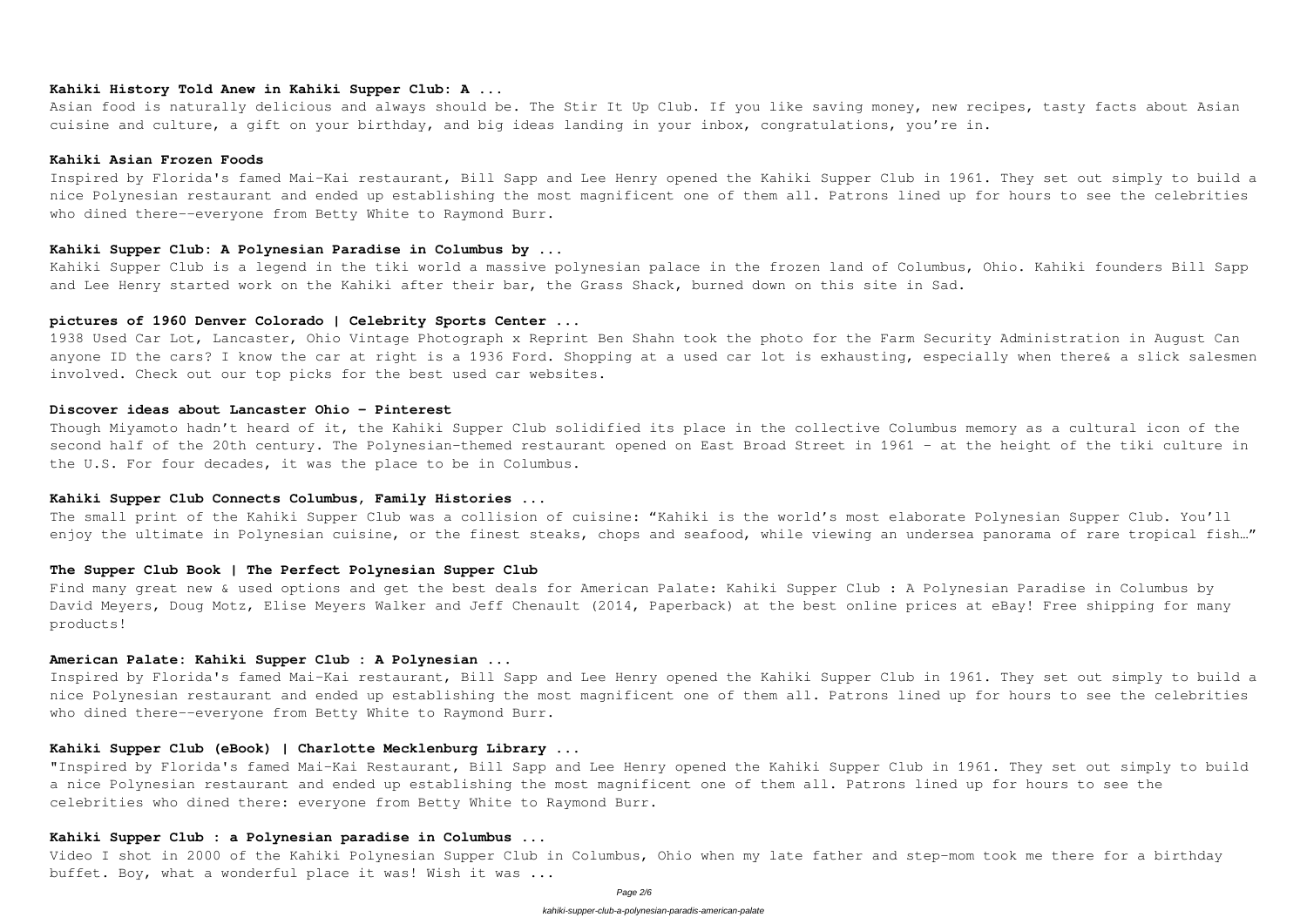# **Kahiki Birthday 001**

The Top was founded by Lee Henry and Bill Sapp, the same folks behind the Kahiki, the former Polynesian supper club. The Top is celebrating its 60th birthday with a year of specials.

*Inspired by Florida's famed Mai-Kai restaurant, Bill Sapp and Lee Henry opened the Kahiki Supper Club in 1961. They set out simply to build a nice Polynesian restaurant and ended up establishing the most magnificent one of them all. Patrons lined up for hours to see the celebrities who dined there--everyone from Betty White to Raymond Burr.*

*The small print of the Kahiki Supper Club was a collision of cuisine: "Kahiki is the world's most elaborate Polynesian Supper Club. You'll enjoy the ultimate in Polynesian cuisine, or the finest steaks, chops and seafood, while viewing an undersea panorama of rare tropical fish…" Kahiki Supper Club: A Polynesian Paradise in Columbus ...*

Video I shot in 2000 of the Kahiki Polynesian Supper Club in Columbus, Ohio when my late father and step-mom took me there for a b wonderful place it was! Wish it was ...

*Authors Elise Meyers Walker and her father, David Meyers – who, along with Jeff Chanult and Doug Motz, wrote the book "Kahiki Supper Club: A Polynesian Paradise in Columbus" – share stories about one of Columbus' most beloved former restaurants.*

Kahiki Supper Club is a legend in the tiki world a massive polynesian palace in the frozen land of Columbus, Ohio. Kahiki founders Bill Sa work on the Kahiki after their bar, the Grass Shack, burned down on this site in Sa

Finally, the long awaited history of the Kahiki Supper Club. As a lifelong resident of Columbus, Ohio, I can certainly attest the authors have returned to us our to us our to us our to us our to us our returns. beloved Polynesian restaurant. The book provides plenty of detail; the concept of Kahiki, behind the scenes information, rare photos &

Asian food is naturally delicious and always should be. The Stir It Up Club. If you like saving money, new recipes, tasty facts about Asian cuisine and culture, a gift on your birthday, and big ideas landing in your inbox, congratulations, you're in. Find many great new & used options and get the best deals for American Palate: Kahiki Supper Club : A Polynesian Paradise in Columbus by David Meyers, Doug Motz, Elise Meyers Walker and Jeff Chenault (2014, Paperback) at the best online prices at eBay! Free shipping for many products!

# **Columbus Neighborhoods: The Kahiki Supper Club The Kahiki Supper Club - Columbus Neighborhoods**

*Kahiki Supper Club: A Polynesian Paradise in Columbus. They set out simply to build a nice Polynesian restaurant and ended up establishing the most magnificent one of them all. Patrons lined up for hours to see the celebrities who dined there--everyone from Betty White to Raymond Burr. Outside, two giant Easter Island. Menu from the Kahiki Supper Club, a tiki themed restaurant formerly in Columbus, Ohio. Originally it was a Tiki bar known as The Grass Shack, but a fire in 1959 led owners Bill Sapp and Lee Henry to conceive of building the largest Polynesian restaurant in the continental United States to be called the Kahiki Supper Club.*

*Find many great new & used options and get the best deals for Kahiki Supper Club a Polynesian Paradise in Columbus by Elise Meyers Walker at the best online prices at eBay! Free shipping for many products!*

**Kahiki Supper Club in Columbus, OH | Critiki Kahiki Supper Club a Polynesian Paradise in Columbus by ...**

**Kahiki Supper Club A Polynesian Kahiki Supper Club (eBook) | Charlotte Mecklenburg Library ...**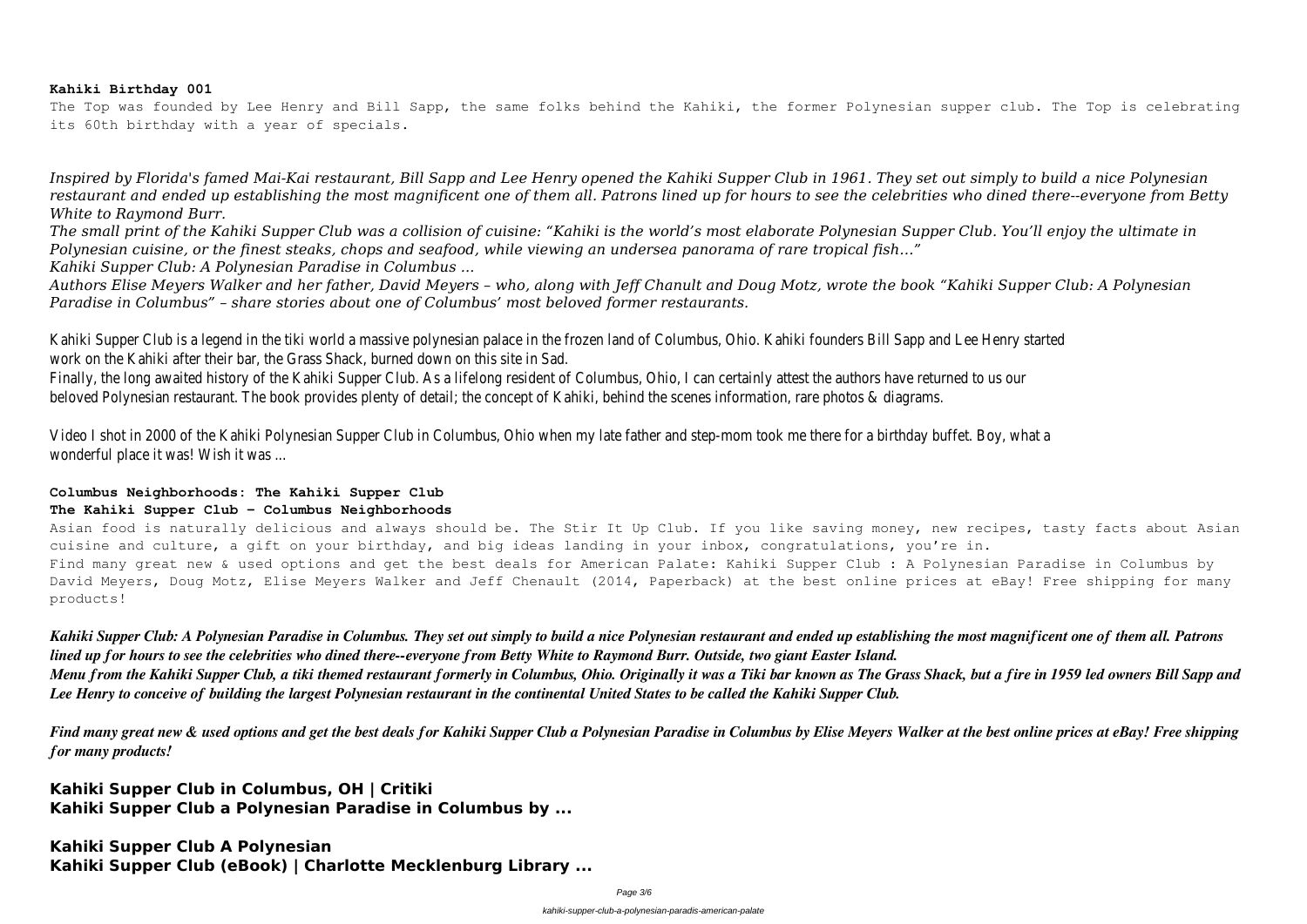**Kahiki Supper Club A Polynesian**

**Inspired by Florida's famed Mai-Kai restaurant, Bill Sapp and Lee Henry opened the Kahiki Supper Club in 1961. They set out simply to build a nice Polynesian restaurant and ended up establishing the most magnificent one of them all. Patrons lined up for hours to see the celebrities who dined there--everyone from Betty White to Raymond Burr.**

**Kahiki Supper Club: A Polynesian Paradise in Columbus ...**

**Kahiki Supper Club: A Polynesian Paradise in Columbus. They set out simply to build a nice Polynesian restaurant and ended up establishing the most magnificent one of them all. Patrons lined up for hours to see the celebrities who dined there--everyone from Betty White to Raymond Burr. Outside, two giant Easter Island.**

**Kahiki Supper Club: A Polynesian Paradise in Columbus by ...**

**Finally, the long awaited history of the Kahiki Supper Club. As a lifelong resident of Columbus, Ohio, I can certainly attest the authors have returned to us our beloved Polynesian restaurant. The book provides plenty of detail; the concept of Kahiki, behind the scenes information, rare photos & diagrams.**

**Amazon.com: Kahiki Supper Club: A Polynesian Paradise in ...**

**Kahiki Supper Club is a legend in the tiki world — a massive polynesian palace in the frozen land of Columbus, Ohio. Kahiki founders Bill Sapp and Lee Henry started work on the Kahiki after their bar, the Grass Shack, burned down on this site in 1959.**

**Kahiki Supper Club in Columbus, OH | Critiki**

**Menu from the Kahiki Supper Club, a tiki themed restaurant formerly in Columbus, Ohio. Originally it was a Tiki bar known as The Grass Shack, but a fire in 1959 led owners Bill Sapp and Lee Henry to conceive of building the largest Polynesian restaurant in the continental United States to be called the Kahiki Supper Club.**

**The Kahiki Supper Club | Ohio History Connection**

**Authors Elise Meyers Walker and her father, David Meyers – who, along with Jeff Chanult and Doug Motz, wrote the book "Kahiki Supper Club: A Polynesian Paradise in Columbus" – share stories about one of Columbus' most beloved former restaurants.**

**The Kahiki Supper Club - Columbus Neighborhoods**

**Authors Elise Meyers Walker and her father, David Meyers – who, along with Jeff Chanult and Doug Motz, wrote the book "Kahiki Supper Club: A Polynesian Paradise in Columbus" – share stories about...**

**Columbus Neighborhoods: The Kahiki Supper Club**

**Find many great new & used options and get the best deals for Kahiki Supper Club a Polynesian Paradise in Columbus by Elise Meyers Walker at the best online prices at eBay! Free shipping for many products!**

**Kahiki Supper Club a Polynesian Paradise in Columbus by ...**

**Kahiki Supper Club, A Polynesian Paradise in Columbus, tells the story of the Kahiki and shares new drink recipes! In December of 2013, Meyers got in touch with Motz and asked if he was still...**

**Kahiki History Told Anew in Kahiki Supper Club: A ... Asian food is naturally delicious and always should be. The Stir It Up Club. If you like saving money, new recipes, tasty facts about Asian** Page 4/6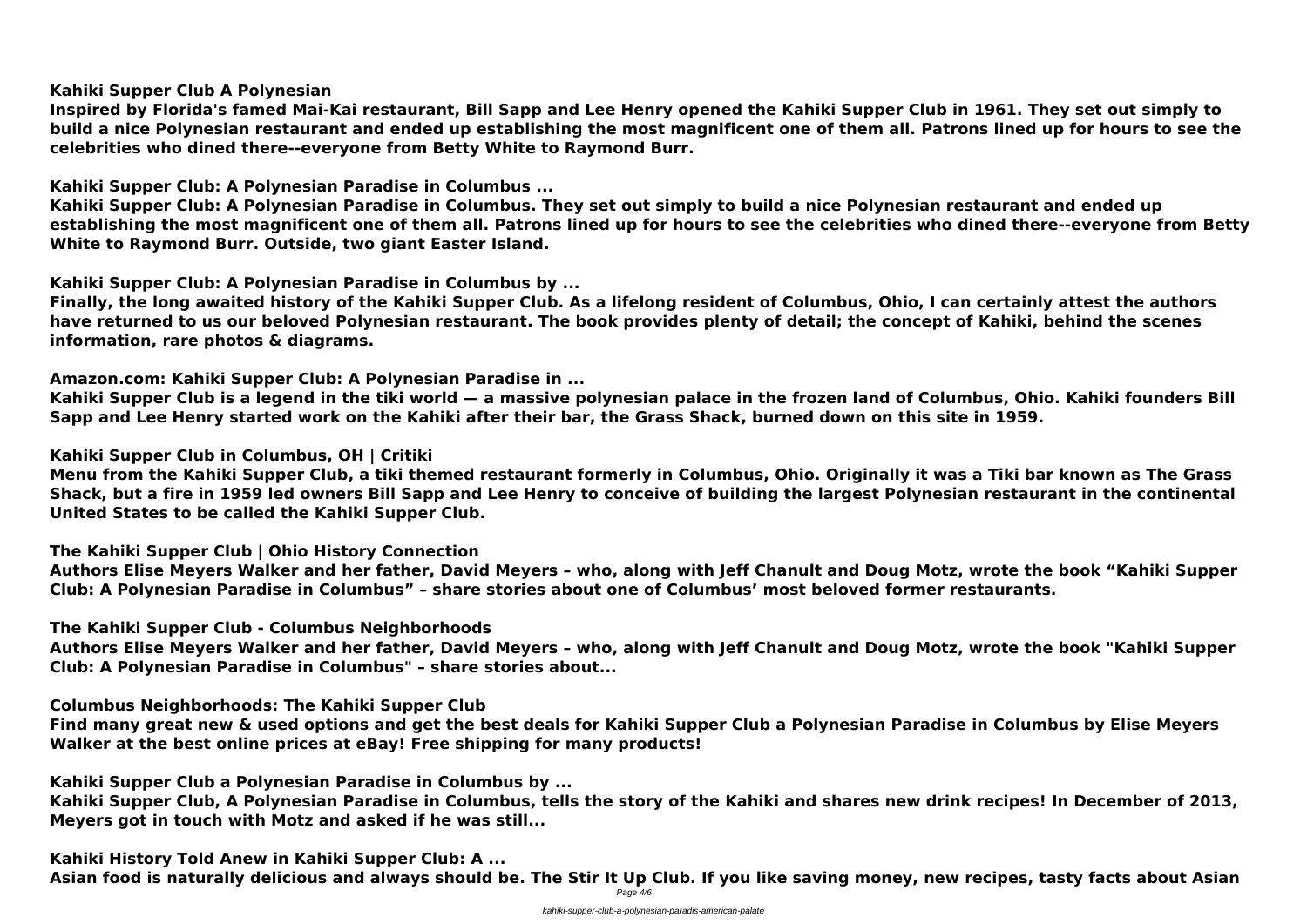**cuisine and culture, a gift on your birthday, and big ideas landing in your inbox, congratulations, you're in.**

**Kahiki Asian Frozen Foods**

**Inspired by Florida's famed Mai-Kai restaurant, Bill Sapp and Lee Henry opened the Kahiki Supper Club in 1961. They set out simply to build a nice Polynesian restaurant and ended up establishing the most magnificent one of them all. Patrons lined up for hours to see the celebrities who dined there--everyone from Betty White to Raymond Burr.**

**Kahiki Supper Club: A Polynesian Paradise in Columbus by ...**

**Kahiki Supper Club is a legend in the tiki world a massive polynesian palace in the frozen land of Columbus, Ohio. Kahiki founders Bill Sapp and Lee Henry started work on the Kahiki after their bar, the Grass Shack, burned down on this site in Sad.**

**pictures of 1960 Denver Colorado | Celebrity Sports Center ...**

**1938 Used Car Lot, Lancaster, Ohio Vintage Photograph x Reprint Ben Shahn took the photo for the Farm Security Administration in August Can anyone ID the cars? I know the car at right is a 1936 Ford. Shopping at a used car lot is exhausting, especially when there& a slick salesmen involved. Check out our top picks for the best used car websites.**

**Discover ideas about Lancaster Ohio - Pinterest**

**Though Miyamoto hadn't heard of it, the Kahiki Supper Club solidified its place in the collective Columbus memory as a cultural icon of the second half of the 20th century. The Polynesian-themed restaurant opened on East Broad Street in 1961 – at the height of the tiki culture in the U.S. For four decades, it was the place to be in Columbus.**

**Video I shot in 2000 of the Kahiki Polynesian Supper Club in Columbus, Ohio when my late father and step-mom took me there for a** Page 5/6

**Kahiki Supper Club Connects Columbus, Family Histories ...**

**The small print of the Kahiki Supper Club was a collision of cuisine: "Kahiki is the world's most elaborate Polynesian Supper Club. You'll enjoy the ultimate in Polynesian cuisine, or the finest steaks, chops and seafood, while viewing an undersea panorama of rare tropical fish…"**

**The Supper Club Book | The Perfect Polynesian Supper Club**

**Find many great new & used options and get the best deals for American Palate: Kahiki Supper Club : A Polynesian Paradise in Columbus by David Meyers, Doug Motz, Elise Meyers Walker and Jeff Chenault (2014, Paperback) at the best online prices at eBay! Free shipping for many products!**

**American Palate: Kahiki Supper Club : A Polynesian ...**

**Inspired by Florida's famed Mai-Kai restaurant, Bill Sapp and Lee Henry opened the Kahiki Supper Club in 1961. They set out simply to build a nice Polynesian restaurant and ended up establishing the most magnificent one of them all. Patrons lined up for hours to see the celebrities who dined there--everyone from Betty White to Raymond Burr.**

**Kahiki Supper Club (eBook) | Charlotte Mecklenburg Library ...**

**"Inspired by Florida's famed Mai-Kai Restaurant, Bill Sapp and Lee Henry opened the Kahiki Supper Club in 1961. They set out simply to build a nice Polynesian restaurant and ended up establishing the most magnificent one of them all. Patrons lined up for hours to see the celebrities who dined there: everyone from Betty White to Raymond Burr.**

**Kahiki Supper Club : a Polynesian paradise in Columbus ...**